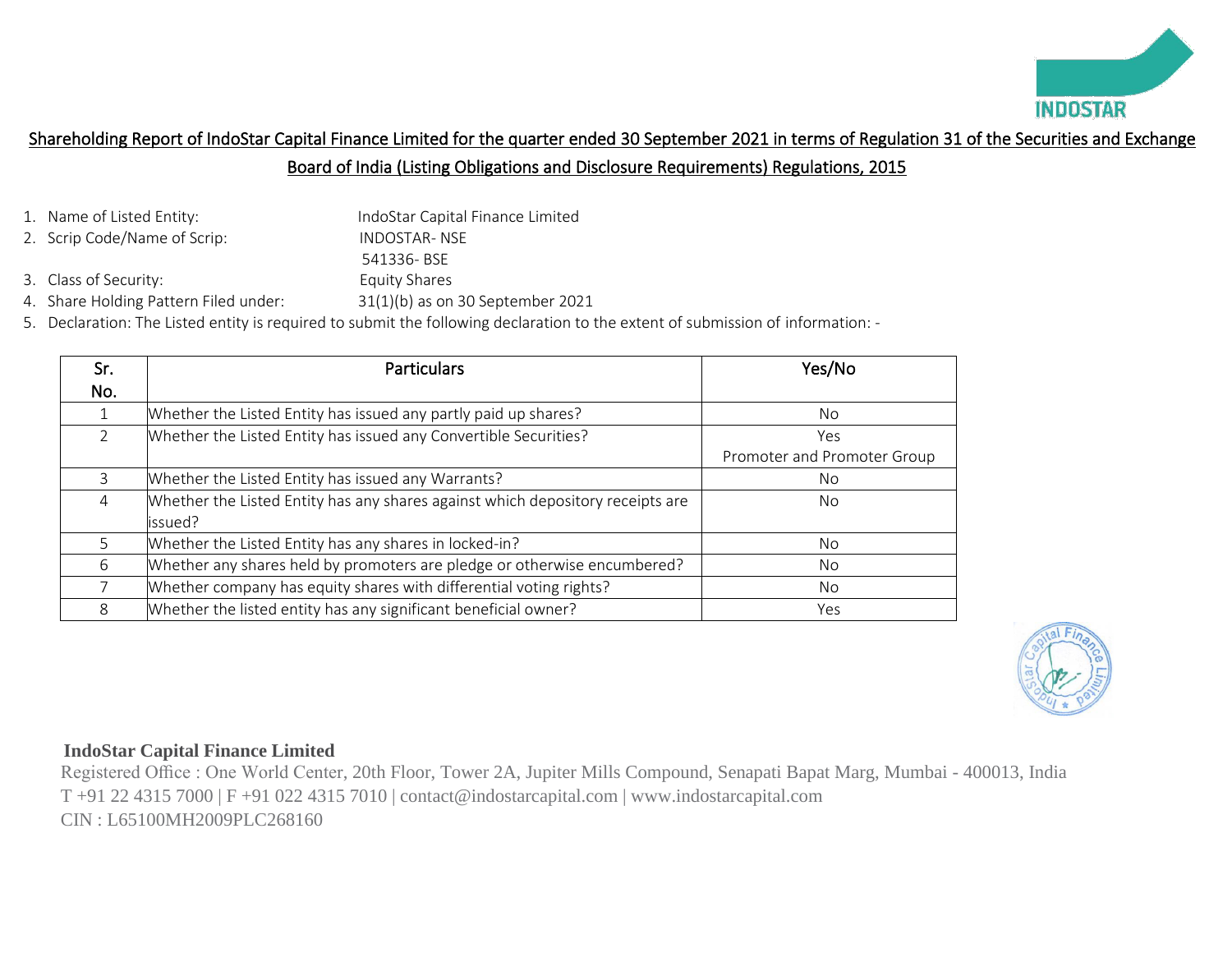

| Cate<br>gory | $\langle 0 \rangle$ | Category of<br>shareholder<br>(11) | Nos.<br>of<br>shar<br>ehol<br>ders<br>(III) | No. of fully<br>paid up<br>equity<br>shares<br>held<br>(IV) | Shareholding<br>No. of<br>Number of Voting Rights held in each<br><b>Total</b><br>No. of<br>shares<br>as a % of total<br>Partly<br>class of securities<br>nos.<br>underlvina<br>no. of shares<br>(IX)<br>paid-up<br>shares<br>held<br>(calculated as<br>Depository<br>equity<br>$(VII) =$<br>Receipts<br>per SCRR,<br>shares<br>held<br>(NI)<br>$(IV)+(V)+$<br>1957)<br>$\omega$<br>(VIII)<br>(VI)<br>As a % of<br>No of Voting Rights |             |           |            |                |               | Total     | No. of<br><b>Shares</b><br>Underlyi<br>ng<br>Outstandina<br>convertible<br>securities<br>(including | Shareholding, as<br>a % assuming full<br>conversion<br>of convertible<br>securities (as a<br>percentage of<br>diluted share<br>capital) | Number of<br>Locked in<br>shares<br>(XII)<br>No. |          | Number of<br><b>Shares</b><br>pledged or<br>otherwise<br>encumbered<br>(XIII)<br>No.<br>As a |              | Number of<br>equity shares<br>held<br>in<br>dematerialized<br>form<br>(XIV) |           |
|--------------|---------------------|------------------------------------|---------------------------------------------|-------------------------------------------------------------|----------------------------------------------------------------------------------------------------------------------------------------------------------------------------------------------------------------------------------------------------------------------------------------------------------------------------------------------------------------------------------------------------------------------------------------|-------------|-----------|------------|----------------|---------------|-----------|-----------------------------------------------------------------------------------------------------|-----------------------------------------------------------------------------------------------------------------------------------------|--------------------------------------------------|----------|----------------------------------------------------------------------------------------------|--------------|-----------------------------------------------------------------------------|-----------|
|              |                     |                                    |                                             |                                                             |                                                                                                                                                                                                                                                                                                                                                                                                                                        |             |           | $(A+B+C2)$ | Class<br>eg: X | Class<br>eg:Y | Total     | as a<br>% of<br>$(A+B+)$<br>C)                                                                      | <b>Warrants</b> )<br>(X)                                                                                                                | $(XI) = (VII)+(X)$<br>As a % of<br>$(A+B+C2)$    | (a)      | % of<br>total<br><b>Shares</b><br>held(b)                                                    | (a)          | % of<br>total<br><b>Shares</b><br>held(b)                                   |           |
|              | $\overline{A}$      | Promoter & Promoter<br>Group       | $\overline{4}$                              | 109329260                                                   | $\Omega$                                                                                                                                                                                                                                                                                                                                                                                                                               | $\circ$     | 109329260 | 88.16      | 109329260      | $\circ$       | 109329260 | 88.16                                                                                               | 12068966                                                                                                                                | 89.21                                            | $\Omega$ | $\Omega$                                                                                     | $\Omega$     | $\circ$                                                                     | 109329260 |
|              | B                   | Public                             | 83480                                       | 14681069                                                    | $\circ$                                                                                                                                                                                                                                                                                                                                                                                                                                | $\circ$     | 14681069  | 11.84      | 14681069       | $\circ$       | 14681069  | 11.84                                                                                               | $\mathbf{0}$                                                                                                                            | 10.79                                            | $\Omega$ | <sup>0</sup>                                                                                 | $\mathbf{0}$ | $\mathbf 0$                                                                 | 14657543  |
|              | $\mathsf{C}$        | Non Promoter- Non<br>Public        | $\mathbf{0}$                                | $\circ$                                                     | $\Omega$                                                                                                                                                                                                                                                                                                                                                                                                                               | $\Omega$    | $\circ$   | $\circ$    | $\circ$        | $\Omega$      | $\Omega$  | $\Omega$                                                                                            | $\circ$                                                                                                                                 | $\mathbf 0$                                      | $\Omega$ | $\Omega$                                                                                     | $\Omega$     | $\mathbf{0}$                                                                | $\circ$   |
|              | C <sub>1</sub>      | Shares underlying DRs              | $\circ$                                     | $\circ$                                                     | $\circ$                                                                                                                                                                                                                                                                                                                                                                                                                                | $\circ$     | $\circ$   | $\circ$    | $\circ$        | $\circ$       | $\circ$   | $\circ$                                                                                             | $\mathbf{0}$                                                                                                                            |                                                  | $\circ$  | $\Omega$                                                                                     | $\circ$      | $\mathbf{0}$                                                                | $\circ$   |
|              | C <sub>2</sub>      | Shares held by Employee<br>Trusts  | $\circ$                                     | $\Omega$                                                    | $\Omega$                                                                                                                                                                                                                                                                                                                                                                                                                               | $\Omega$    | $\circ$   | $\circ$    | $\circ$        | $\Omega$      | $\Omega$  | $\Omega$                                                                                            | $\Omega$                                                                                                                                | $\Omega$                                         | $\Omega$ | $\Omega$                                                                                     | $\Omega$     | $\circ$                                                                     | $\circ$   |
|              |                     | Total                              | 83484                                       | 124010329                                                   | 0                                                                                                                                                                                                                                                                                                                                                                                                                                      | $\mathbf 0$ | 124010329 | 100        | 124010329      | $\mathbf 0$   | 124010329 | 100                                                                                                 | 12068966                                                                                                                                | 100                                              | 0        | O                                                                                            | 0            | 0                                                                           | 123986803 |

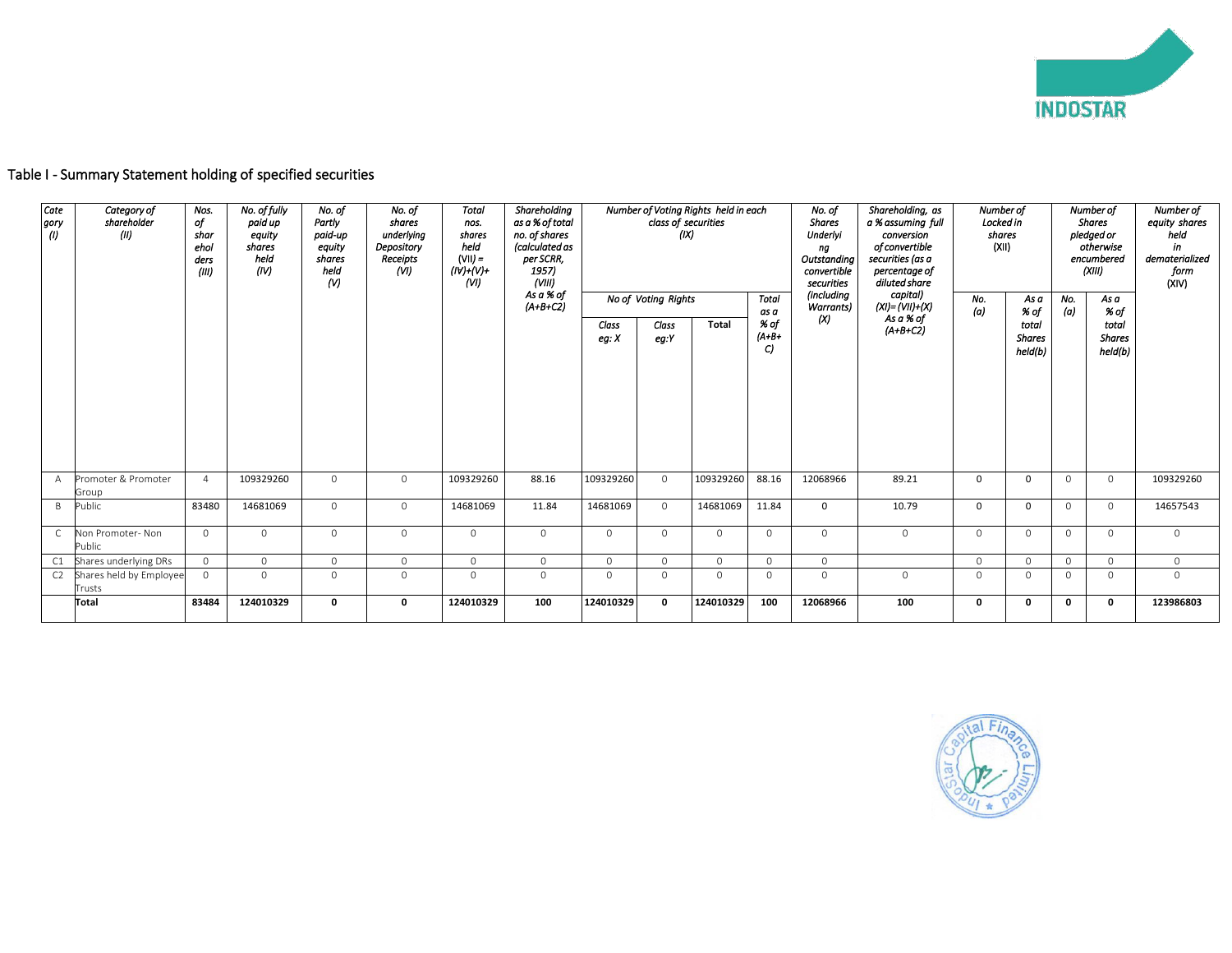

### Table II - Statement showing shareholding pattern of the Promoter and Promoter Group

| Sr.<br>No      | <b>Category &amp; Name</b><br>of the<br><b>Shareholders</b><br>(1) | PAN<br>(III) | No. of<br>shareholder<br>(III) | No. of<br>fully<br>paid-up<br>equity<br>shares<br>held | Partly<br>paid-up<br>equity<br>shares<br>held<br>(V) | Nos. of<br>shares<br>underlying<br>Depository<br>Receipts<br>(VI) | Total<br>nos.<br>shares<br>held<br>$ V   =$<br>$IV+V+VI)$ | <b>Shareholding as</b><br>a % of total<br>number of<br>shares<br>(calculate<br>d as per |             |                            | Number of Voting Rights held in<br>each class of securities<br>(IX) |                                  | No. of<br><b>Shares</b><br><b>Underlying</b><br><b>Outstanding</b><br>convertible<br>securities | Shareholding as a<br>% assuming full<br>Conversion of<br><b>Convertible</b><br>securities (as a<br>percentage of |              | Number of<br>Locked in<br>shares<br>(XII) |              | Number of<br><b>Shares</b><br>pledged or<br>otherwise<br>encumbered<br>(XIII) | Number of<br>equity<br>shares held<br>in<br>dematerialized<br>form |
|----------------|--------------------------------------------------------------------|--------------|--------------------------------|--------------------------------------------------------|------------------------------------------------------|-------------------------------------------------------------------|-----------------------------------------------------------|-----------------------------------------------------------------------------------------|-------------|----------------------------|---------------------------------------------------------------------|----------------------------------|-------------------------------------------------------------------------------------------------|------------------------------------------------------------------------------------------------------------------|--------------|-------------------------------------------|--------------|-------------------------------------------------------------------------------|--------------------------------------------------------------------|
|                |                                                                    |              |                                | (IV)                                                   |                                                      |                                                                   |                                                           | SCRR,<br>1957<br>As a % of                                                              |             | <b>No of Voting Rights</b> |                                                                     | Total<br>as a %<br>of            | (X)                                                                                             | diluted share<br>capital)<br>$(XI) = (VII)+(X)$                                                                  | No.<br>(a)   | As a<br>% of<br>total                     | No.<br>(a)   | As a<br>% of<br>total                                                         | (XIV)                                                              |
|                |                                                                    |              |                                |                                                        |                                                      |                                                                   |                                                           | $(A+B+C2)$<br>(VIII)                                                                    | Class X     | Class<br>Y                 | Total                                                               | Total<br><b>Voting</b><br>rights |                                                                                                 | as a % of<br>$A+B+C2$                                                                                            |              | <b>Shares</b><br>held (b)                 |              | shares<br>held<br>(b)                                                         |                                                                    |
| -1             | Indian                                                             |              | $\mathbf 0$                    | $\mathbf 0$                                            | $\mathbf 0$                                          | $\mathbf 0$                                                       | $\mathbf{0}$                                              | 0.00                                                                                    | $\mathbf 0$ | $\mathbf 0$                | 0                                                                   | 0.00                             | $\mathbf 0$                                                                                     | 0.00                                                                                                             | $\mathsf{O}$ | 0.00                                      | $\mathbf{0}$ | 0.00                                                                          | $\mathbf 0$                                                        |
| a              | Individuals/Hindu<br>undivided Family                              |              | $\mathbf 0$                    | $\mathbf 0$                                            | $\mathbf 0$                                          | $\mathbf 0$                                                       | $\mathbf 0$                                               | 0.00                                                                                    | $\mathbf 0$ | $\mathbf 0$                | 0                                                                   | 0.00                             | $\mathbf 0$                                                                                     | 0.00                                                                                                             | $\mathsf 0$  | 0.00                                      | $\mathbf 0$  | 0.00                                                                          | $\mathbf 0$                                                        |
| b              | Central Government/<br>State Government(s)                         |              | $\Omega$                       | $\mathbf 0$                                            | $\mathbf{0}$                                         | $\mathbf 0$                                                       | $\Omega$                                                  | 0.00                                                                                    | $\mathbf 0$ | $\mathbf{0}$               | $\mathbf{0}$                                                        | 0.00                             | $\mathbf 0$                                                                                     | 0.00                                                                                                             | $\mathsf{O}$ | 0.00                                      | $\mathbf 0$  | 0.00                                                                          | $\mathbf 0$                                                        |
| c              | Financial Institutions/<br><b>Banks</b>                            |              | $\mathbf 0$                    | $\mathbf 0$                                            | $\mathbf 0$                                          | 0                                                                 | $\mathbf{0}$                                              | 0.00                                                                                    | $\mathbf 0$ | $\mathbf 0$                | 0                                                                   | 0.00                             | $\mathbf 0$                                                                                     | 0.00                                                                                                             | 0            | 0.00                                      | $\mathbf 0$  | 0.00                                                                          | $\mathbf 0$                                                        |
| d              | Any Other (specify)                                                |              | $\mathbf 0$                    | $\mathbf 0$                                            | $\mathbf{0}$                                         | $\mathbf 0$                                                       | $\mathbf{0}$                                              | 0.00                                                                                    | $\mathbf 0$ | $\mathbf{0}$               | 0                                                                   | 0.00                             | $\mathbf 0$                                                                                     | 0.00                                                                                                             | 0            | 0.00                                      | $\mathbf 0$  | 0.00                                                                          | $\mathbf 0$                                                        |
|                | Sub-Total (A)(1)                                                   |              | $\Omega$                       | $\Omega$                                               | $\Omega$                                             | $\mathbf 0$                                                       | $\Omega$                                                  | 0.00                                                                                    | $\Omega$    | $\Omega$                   | 0                                                                   | 0.00                             | $\mathbf 0$                                                                                     | 0.00                                                                                                             | $\mathbf 0$  | 0.00                                      | $\mathbf 0$  | 0.00                                                                          | $\mathbf 0$                                                        |
| $\overline{2}$ | Foreign                                                            |              | $\Omega$                       | 0                                                      | $\mathbf 0$                                          | $\mathbf 0$                                                       | $\Omega$                                                  | 0.00                                                                                    | $\Omega$    | $\mathbf 0$                | 0                                                                   | 0.00                             | $\mathbf 0$                                                                                     | 0.00                                                                                                             | $\mathsf 0$  | 0.00                                      | $\mathsf 0$  | 0.00                                                                          | $\mathsf{O}$                                                       |
| a              | Individuals (Non-<br>Resident Individuals/<br>Foreign Individuals) |              | $\Omega$                       | $\Omega$                                               | $\Omega$                                             | $\Omega$                                                          | $\Omega$                                                  | 0.00                                                                                    | $\mathbf 0$ | $\Omega$                   | $\mathbf{0}$                                                        | 0.00                             | $\Omega$                                                                                        | 0.00                                                                                                             | $\mathbf{0}$ | 0.00                                      | $\mathbf 0$  | 0.00                                                                          | $\mathbf 0$                                                        |
| b              | Government                                                         |              | $\mathbf 0$                    | $\mathbf 0$                                            | $\mathbf 0$                                          | $\mathbf 0$                                                       | $\Omega$                                                  | 0.00                                                                                    | $\mathbf 0$ | $\mathbf 0$                | 0                                                                   | 0.00                             | $\mathbf 0$                                                                                     | 0.00                                                                                                             | $\mathbf 0$  | 0.00                                      | $\mathbf 0$  | 0.00                                                                          | $\mathbf 0$                                                        |
| $\mathsf{C}$   | Institutions                                                       |              | $\mathbf 0$                    | 0                                                      | 0                                                    | 0                                                                 | $\Omega$                                                  | 0.00                                                                                    | $\mathbf 0$ | $\mathbf 0$                | 0                                                                   | 0.00                             | $\mathbf 0$                                                                                     | 0.00                                                                                                             | 0            | 0.00                                      | $\mathbf 0$  | 0.00                                                                          | $\mathbf 0$                                                        |
| d              | Foreign Portfolio<br>Investor                                      |              | 1                              | 2313005                                                | $\mathbf 0$                                          | $\mathbf 0$                                                       | 2313005                                                   | 1.87                                                                                    | 2313005     | $\mathbf 0$                | 2313005                                                             | 1.87                             | $\Omega$                                                                                        | 1.70                                                                                                             | $\mathbf 0$  | 0.00                                      | $\mathbf 0$  | 0.00                                                                          | 2313005                                                            |
|                | ECP III FVCI Pte. Ltd                                              | AAECE0836B   | 1                              | 2313005                                                | $\mathbf 0$                                          | $\mathbf 0$                                                       | 2313005                                                   | 1.87                                                                                    | 2313005     |                            | 2313005                                                             | 1.87                             | $\mathbf 0$                                                                                     | 1.70                                                                                                             | $\mathsf 0$  | 0.00                                      | $\mathbf 0$  | 0.00                                                                          | 2313005                                                            |
| e              | Any Other (specify)                                                |              | $\overline{3}$                 | 107016255                                              | $\mathbf{0}$                                         | $\mathbf 0$                                                       | 107016255                                                 | 86.30                                                                                   | 107016255   | $\mathbf 0$                | 107016255                                                           | 86.30                            | 12068966                                                                                        | 87.51                                                                                                            | $\mathsf{O}$ | 0.00                                      | $\mathbf 0$  | 0.00                                                                          | 107016255                                                          |
|                | <b>Bodies Corporate</b>                                            |              | $\overline{3}$                 | 107016255                                              | 0                                                    | $\mathbf 0$                                                       | 107016255                                                 | 86.30                                                                                   | 107016255   | $\Omega$                   | 107016255                                                           | 86.30                            | 12068966                                                                                        | 87.51                                                                                                            | $\mathbf 0$  | 0.00                                      | $\mathbf 0$  | 0.00                                                                          | 107016255                                                          |
|                | <b>BCP V Multiple</b><br>Holdings Pte Ltd                          | AAICB1835H   | 1                              | 64413672                                               | $\mathbf 0$                                          | $\mathbf 0$                                                       | 64413672                                                  | 51.94                                                                                   | 64413672    | $\mathbf 0$                | 64413672                                                            | 51.94                            | 12068966                                                                                        | 56.20                                                                                                            | $\mathsf{O}$ | 0.00                                      | $\mathbf 0$  | 0.00                                                                          | 64413672                                                           |
|                | <b>Indostar Capital</b>                                            | AACCI5675C   | 1                              | 41467583                                               | $\mathsf 0$                                          | $\mathbf 0$                                                       | 41467583                                                  | 33.44                                                                                   | 41467583    | $\mathsf 0$                | 41467583                                                            | 33.44                            | $\mathbf 0$                                                                                     | 30.47                                                                                                            | $\mathsf{O}$ | $\mathsf 0$                               | $\mathbf 0$  | 0.00                                                                          | 41467583                                                           |
|                | <b>Everstone Capital</b><br>Partners II LIC                        | AACCE4918N   | 1                              | 1135000                                                | $\mathbf 0$                                          | $\mathbf 0$                                                       | 1135000                                                   | 0.92                                                                                    | 1135000     | $\mathbf 0$                | 1135000                                                             | 0.92                             | $\mathbf 0$                                                                                     | 0.83                                                                                                             | $\mathbf 0$  | 0.00                                      | $\mathbf 0$  | 0.00                                                                          | 1135000                                                            |
|                | Sub-Total (A)(2)                                                   |              | $\overline{4}$                 | 109329260                                              | $\mathbf{0}$                                         | $\mathbf 0$                                                       | 109329260                                                 | 88.16                                                                                   | 109329260   | $\mathbf 0$                | 109329260                                                           | 88.16                            | 12068966                                                                                        | 89.21                                                                                                            | 0            | 0.00                                      | $\mathbf 0$  | 0.00                                                                          | 109329260                                                          |
|                | <b>Total Shareholding of</b>                                       |              | 4                              | 109329260                                              | $\mathbf 0$                                          | $\mathbf 0$                                                       | 109329260                                                 | 88.16                                                                                   | 109329260   | $\mathbf 0$                | 109329260                                                           | 88.16                            | 12068966                                                                                        | 89.21                                                                                                            | $\mathbf 0$  | 0.00                                      | $\mathbf 0$  | 0.00                                                                          | 109329260                                                          |
|                | Promoter and<br>Promoter Group (A)=<br>$(A)(1)+(A)(2)$             |              |                                |                                                        |                                                      |                                                                   |                                                           |                                                                                         |             |                            |                                                                     |                                  |                                                                                                 |                                                                                                                  |              |                                           |              |                                                                               |                                                                    |

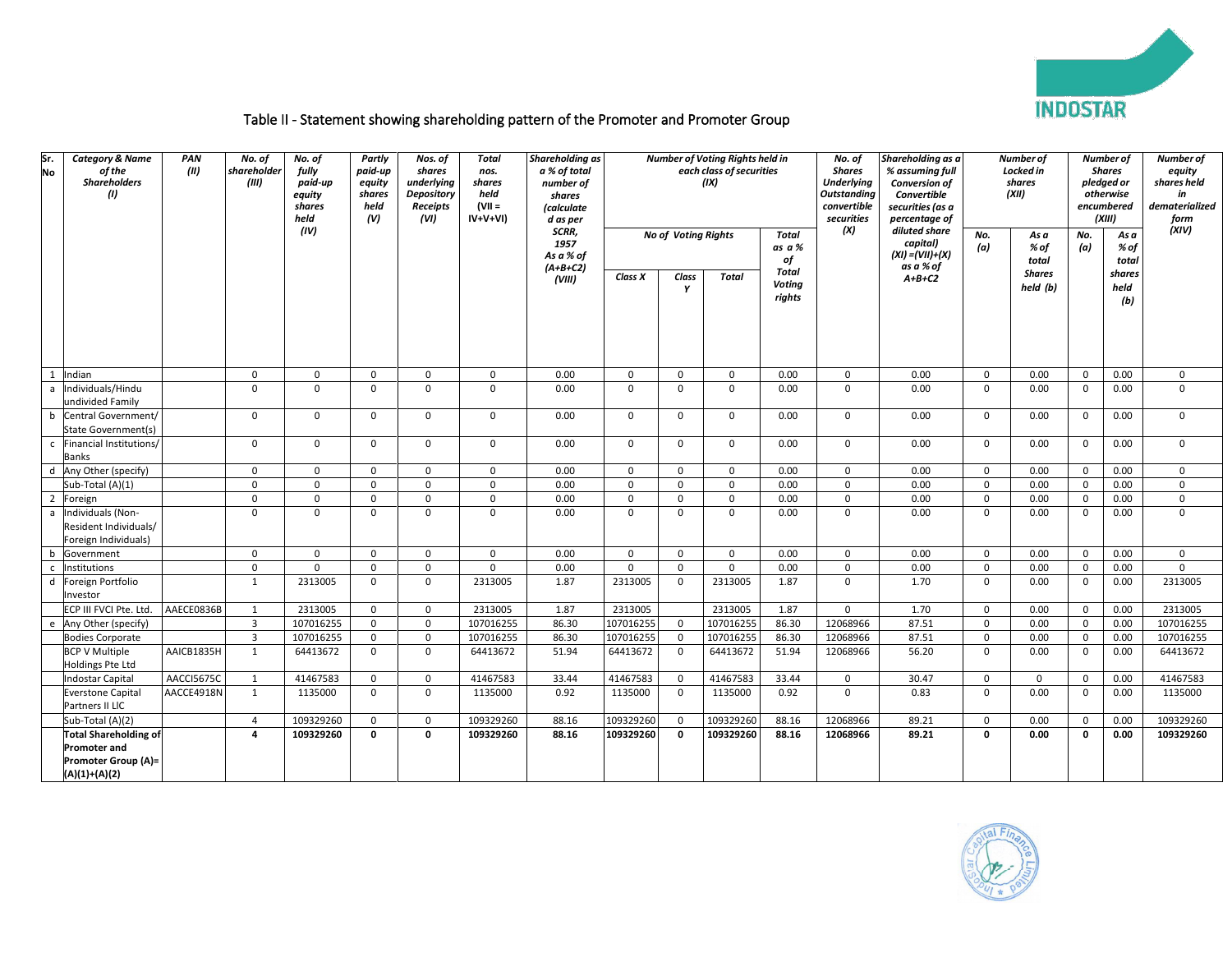

## Table III - Statement showing shareholding pattern of the Public shareholder

| Sr.<br>No    | Category & Name<br>of the<br><b>Shareholders</b><br>ω                   | PAN<br>(11) | Nos. of<br>shareholder<br>(III) | No. of fully<br>paid up<br>equity<br>shares held<br>(IV) | Partly<br>paid-up<br>equity<br>shares<br>held $(V)$ | Nos. of<br>shares<br>underlying<br>Depository<br>Receipts (VI) | <b>Total</b><br>nos.<br>shares<br>held VII<br>$=$<br>$IV+V+VI$ | Shareholding<br>% calculate d<br>as per SCRR,<br>1957<br>As a % of<br>(A+B+C2) VIII |             |                     | Number of Voting Rights held in each<br>class of securities<br>(IX) |                                    | No. of<br><b>Shares</b><br><b>Underlying</b><br>Outstanding<br>convertible<br>securities | Total<br>shareholdina,<br>as a %<br>assuming full<br>conversion of<br>convertible |              | Number of<br>Locked in<br>shares (XII) |                        | Number of<br>Shares pledged<br>or otherwise<br>encumbered<br>(XIII) | Number of<br>equity shares<br>held in<br>dematerialized<br>form (XIV) |
|--------------|-------------------------------------------------------------------------|-------------|---------------------------------|----------------------------------------------------------|-----------------------------------------------------|----------------------------------------------------------------|----------------------------------------------------------------|-------------------------------------------------------------------------------------|-------------|---------------------|---------------------------------------------------------------------|------------------------------------|------------------------------------------------------------------------------------------|-----------------------------------------------------------------------------------|--------------|----------------------------------------|------------------------|---------------------------------------------------------------------|-----------------------------------------------------------------------|
|              |                                                                         |             |                                 |                                                          |                                                     |                                                                |                                                                |                                                                                     |             | No of Voting Rights |                                                                     | Total as<br>a % of<br><b>Total</b> | (including<br><b>Warrants</b> )<br>(X)                                                   | securities (as<br>a percentage<br>of diluted                                      | No.<br>(a)   | As a<br>% of<br>total                  | No.<br>(Not<br>appl    | As a<br>% of total<br>shares                                        |                                                                       |
|              |                                                                         |             |                                 |                                                          |                                                     |                                                                |                                                                |                                                                                     | Class X     | Class Y             | <b>Total</b>                                                        | Voting<br>rights                   |                                                                                          | share capital)<br>(XI)                                                            |              | <b>Shares</b><br>held (b)              | <i>icable</i> )<br>(a) | held (Not<br>applicable)<br>(b)                                     |                                                                       |
| 1            | Institutions                                                            |             | $\mathbf 0$                     | $\mathbf{0}$                                             | $\Omega$                                            | $\mathbf 0$                                                    | $\Omega$                                                       | $\mathbf 0$                                                                         | $\mathbf 0$ | $\mathbf 0$         | $\Omega$                                                            | $\overline{0}$                     | $\mathbf 0$                                                                              | $\mathbf 0$                                                                       | $\mathbf{0}$ | $\mathbf 0$                            | $\mathbf 0$            | 0.00                                                                | $\mathbf 0$                                                           |
| $\mathsf{a}$ | Mutual Funds/                                                           |             | $\overline{2}$                  | 1000050                                                  | $\Omega$                                            | $\Omega$                                                       | 1000050                                                        | 0.81                                                                                | 1000050     | $\Omega$            | 1000050                                                             | 0.81                               | $\Omega$                                                                                 | 0.73                                                                              | $\mathbf 0$  | $\Omega$                               | $\overline{0}$         | 0.00                                                                | 1000050                                                               |
| $\mathbf b$  | Venture Capital<br>Funds                                                |             | $\mathbf 0$                     | 0                                                        | $\mathbf 0$                                         | $\mathbf{0}$                                                   | 0                                                              | $\mathbf 0$                                                                         | $\mathbf 0$ | $\mathbf 0$         | $\mathbf 0$                                                         | $\mathbf 0$                        | $\mathbf 0$                                                                              | $\mathbf 0$                                                                       | $\mathbf 0$  | $\mathbf{0}$                           | $\mathbf 0$            | 0.00                                                                | $\mathbf{0}$                                                          |
|              | c Alternate Investment<br>Funds                                         |             | $\Omega$                        | $\Omega$                                                 | $\mathbf 0$                                         | $\mathbf{0}$                                                   | $\Omega$                                                       | $\Omega$                                                                            | $\mathbf 0$ | $\mathbf 0$         | $\Omega$                                                            | $\mathbf 0$                        | $\mathbf 0$                                                                              | $\mathbf 0$                                                                       | $\mathsf{o}$ | $\Omega$                               | $\overline{0}$         | 0.00                                                                | $\mathbf{0}$                                                          |
| d            | Foreign Venture<br>Capital Investors                                    |             | $\mathbf 0$                     | $\mathbf{0}$                                             | $\mathbf 0$                                         | 0                                                              | $\mathbf 0$                                                    | $\mathbf 0$                                                                         | $\mathbf 0$ | $\mathbf{0}$        | $\mathbf 0$                                                         | $\overline{0}$                     | $\mathbf 0$                                                                              | $\mathsf{O}$                                                                      | $\mathsf{O}$ | $\mathbf 0$                            | $\overline{0}$         | 0.00                                                                | $\mathbf 0$                                                           |
| e            | Foreign Portfolio<br>Investors                                          |             | 13                              | 1667255                                                  | $\Omega$                                            | $\mathbf{0}$                                                   | 1667255                                                        | 1.34                                                                                | 1667255     | $\mathbf 0$         | 1667255                                                             | 1.34                               | $\mathbf 0$                                                                              | 1.23                                                                              | $\mathbf 0$  | $\mathbf 0$                            | $\mathbf 0$            | 0.00                                                                | 1667255                                                               |
| F.           | Financial Institutions/<br>Banks                                        |             | $\mathbf 0$                     | $\mathbf{0}$                                             | $\mathbf 0$                                         | $\mathbf{0}$                                                   | $\mathbf 0$                                                    | $\mathbf 0$                                                                         | $\mathbf 0$ | 0                   | $\mathbf 0$                                                         | $\mathbf 0$                        | $\mathbf 0$                                                                              | $\mathbf 0$                                                                       | $\mathbf 0$  | $\mathbf 0$                            | $\mathbf 0$            | 0.00                                                                | $\mathbf{0}$                                                          |
| g            | <b>Insurance Companies</b>                                              |             | $\overline{2}$                  | 2062365                                                  | $\mathbf 0$                                         | 0                                                              | 2062365                                                        | 1.66                                                                                | 2062365     | $\mathbf 0$         | 2062365                                                             | 1.66                               | $\mathbf 0$                                                                              | 1.52                                                                              | $\mathbf 0$  | $\mathbf{0}$                           | $\mathbf 0$            | 0.00                                                                | 2062365                                                               |
|              | ICICI Prudential Life AAACI7351P<br><b>Insurance Company</b><br>Limited |             | 1                               | 1851855                                                  | $\Omega$                                            | $\mathbf 0$                                                    | 1851855                                                        | 1.49                                                                                | 1851855     | $\mathbf 0$         | 1851855                                                             | 1.49                               | $\mathbf 0$                                                                              | 1.36                                                                              | $\mathsf 0$  | $\mathbf 0$                            | $\mathbf 0$            | 0.00                                                                | 1851855                                                               |
| h            | Provident Funds/<br>Pension Funds                                       |             | $\mathbf 0$                     | $\mathbf{0}$                                             | $\mathbf 0$                                         | $\mathbf{0}$                                                   | $\mathbf 0$                                                    | $\mathbf 0$                                                                         | $\mathbf 0$ | $\mathbf 0$         | $\Omega$                                                            | $\overline{0}$                     | $\mathbf 0$                                                                              | $\mathsf{O}$                                                                      | $\mathsf{O}$ | $\mathbf 0$                            | $\mathbf{0}$           | 0.00                                                                | $\mathbf{0}$                                                          |
|              | Any Other (specify)                                                     |             | $\mathbf 0$                     | $\mathbf{0}$                                             | $\mathbf 0$                                         | $\mathbf{0}$                                                   | $\Omega$                                                       | $\mathbf 0$                                                                         | $\mathbf 0$ | $\mathbf 0$         | $\mathbf 0$                                                         | $\mathbf 0$                        | $\mathbf 0$                                                                              | $\mathbf{0}$                                                                      | $\mathbf 0$  | $\mathbf 0$                            | $\mathbf 0$            | 0.00                                                                | $\mathbf 0$                                                           |
|              | Sub-Total (B)(1)                                                        |             | 17                              | 4729670                                                  | $\mathbf 0$                                         | $\mathbf 0$                                                    | 4729670                                                        | 3.81                                                                                | 4729670     | $\mathbf 0$         | 4729670                                                             | 3.81                               | $\mathbf 0$                                                                              | 3.48                                                                              | $\mathbf 0$  | $\Omega$                               | $\mathbf 0$            | 0.00                                                                | 4729670                                                               |
| 2            | Central Government/<br>State Government(s)/<br>President of India       |             | $\Omega$                        | $\Omega$                                                 | $\Omega$                                            | $\Omega$                                                       | $\Omega$                                                       | $\Omega$                                                                            | $\Omega$    | $\Omega$            | $\Omega$                                                            | $\Omega$                           | $\Omega$                                                                                 | $\mathbf 0$                                                                       | $\mathbf 0$  | $\Omega$                               | $\mathbf 0$            | 0.00                                                                | $\mathbf 0$                                                           |
|              | Sub-Total (B)(2)                                                        |             | $\mathbf 0$                     | 0                                                        | $\Omega$                                            | $\mathbf{0}$                                                   | $\mathbf 0$                                                    | $\mathbf 0$                                                                         | $\mathbf 0$ | $\mathbf 0$         | $\mathbf 0$                                                         | $\Omega$                           | $\mathbf 0$                                                                              | $\mathbf 0$                                                                       | $\mathbf 0$  | $\mathbf 0$                            | $\mathbf 0$            | 0.00                                                                | 0                                                                     |
| 3            | Non-institutions                                                        |             | $\mathbf 0$                     | $\Omega$                                                 | $\Omega$                                            | $\mathbf 0$                                                    | $\Omega$                                                       | $\mathbf 0$                                                                         | $\Omega$    | $\mathbf 0$         | $\Omega$                                                            | $\Omega$                           | $\mathbf 0$                                                                              | $\mathbf 0$                                                                       | $\mathbf 0$  | $\mathbf 0$                            | $\mathbf 0$            | 0.00                                                                | $\mathsf{o}$                                                          |
| a            | Individuals -                                                           |             | $\Omega$                        | 0                                                        | $\Omega$                                            | $\mathbf 0$                                                    | $\Omega$                                                       | $\Omega$                                                                            | $\mathbf 0$ | 0                   | $\Omega$                                                            | $\Omega$                           | $\mathbf 0$                                                                              | $\mathbf 0$                                                                       | $\mathbf 0$  | $\mathbf 0$                            | $\mathbf{0}$           | 0.00                                                                | 0                                                                     |

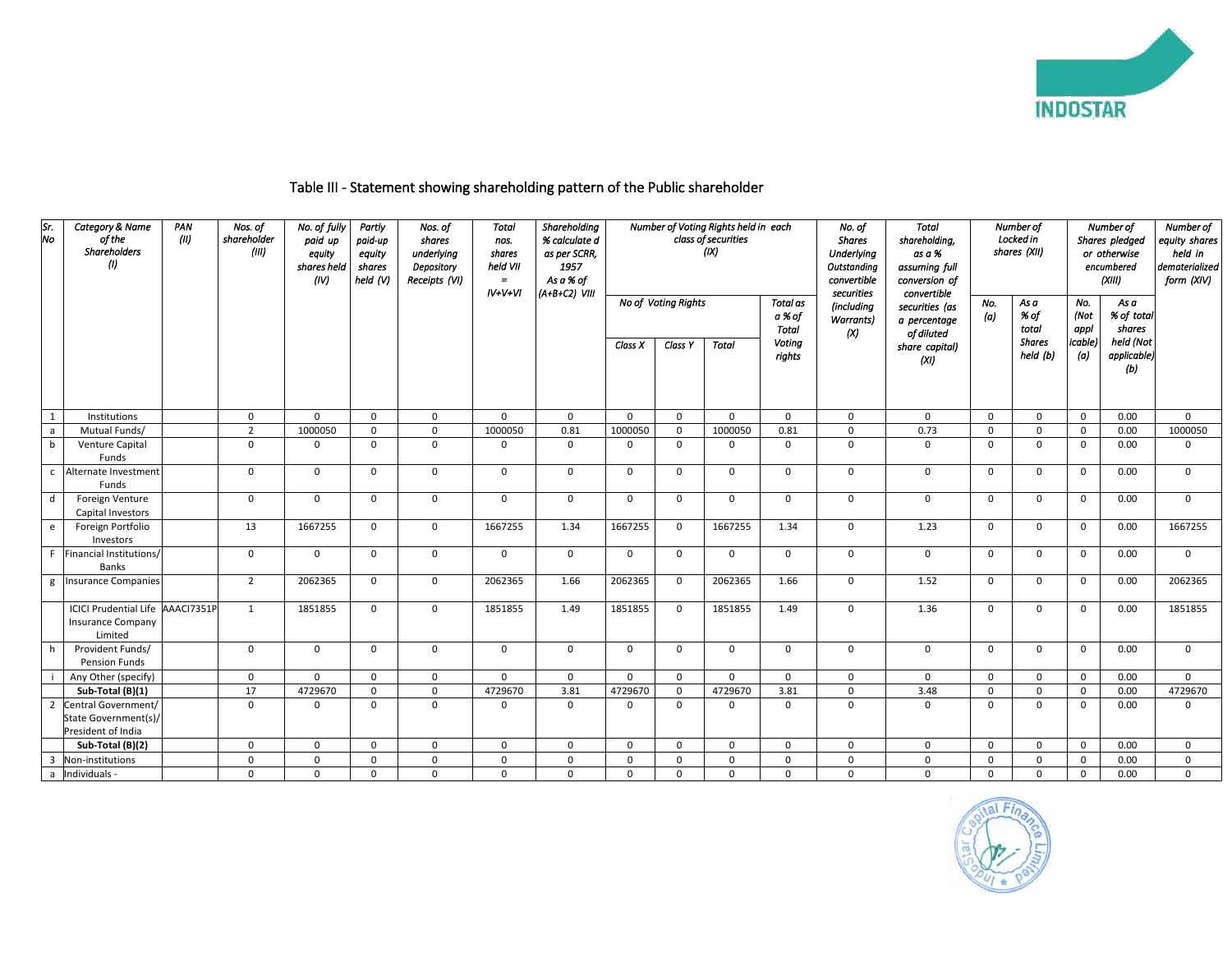

| Individual                                                         | 78667    | 5531009     | 0             | $\Omega$          | 5531009     | 4.46        | 5531009  | $\Omega$     | 5531009      | 4.46        | 0            | 4.06        | O            | $\Omega$    | $\Omega$     | 0.00 | 5530983      |
|--------------------------------------------------------------------|----------|-------------|---------------|-------------------|-------------|-------------|----------|--------------|--------------|-------------|--------------|-------------|--------------|-------------|--------------|------|--------------|
| shareholders holding                                               |          |             |               |                   |             |             |          |              |              |             |              |             |              |             |              |      |              |
| nominal share capital                                              |          |             |               |                   |             |             |          |              |              |             |              |             |              |             |              |      |              |
| up to Rs. 2 lakhs.                                                 |          |             |               |                   |             |             |          |              |              |             |              |             |              |             |              |      |              |
| Individual                                                         | 24       | 2268803     | 0             | 0                 | 2268803     | 1.83        | 2268803  | $\mathbf{0}$ | 2268803      | 1.83        | 0            | 1.67        | 0            | 0           | $\mathbf 0$  | 0.00 | 2245303      |
| shareholders holding                                               |          |             |               |                   |             |             |          |              |              |             |              |             |              |             |              |      |              |
| nominal share capital<br>in excess of Rs. 2                        |          |             |               |                   |             |             |          |              |              |             |              |             |              |             |              |      |              |
| lakhs.                                                             |          |             |               |                   |             |             |          |              |              |             |              |             |              |             |              |      |              |
|                                                                    | $\Omega$ | $\mathbf 0$ | $\mathbf 0$   | $\mathbf 0$       | $\mathbf 0$ | $\mathbf 0$ | $\Omega$ | $\mathbf{0}$ | $\mathbf{0}$ | $\mathbf 0$ | 0            | $\mathbf 0$ | 0            | $\Omega$    | $\mathbf{0}$ | 0.00 | $\mathbf{0}$ |
| b NBFCs registered<br>with RBI                                     |          |             |               |                   |             |             |          |              |              |             |              |             |              |             |              |      |              |
| <b>Employee Trusts</b>                                             | $\Omega$ | $\mathbf 0$ | $\mathbf 0$   | $\mathbf 0$       | 0           | $\mathbf 0$ | $\Omega$ | $\mathbf{0}$ | $\mathbf 0$  | $\Omega$    | $\mathbf 0$  | $\Omega$    | $\Omega$     | $\Omega$    | $\mathbf{0}$ | 0.00 | $\mathbf{0}$ |
| d Overseas                                                         | $\Omega$ | $\mathbf 0$ | $\mathbf 0$   | $\Omega$          | $\Omega$    | $\Omega$    | $\Omega$ | 0            | $\mathbf{0}$ | $\Omega$    | 0            | $\Omega$    | $\Omega$     | $\Omega$    | $\mathbf{0}$ | 0.00 | $\mathbf{0}$ |
| Depositories (holding                                              |          |             |               |                   |             |             |          |              |              |             |              |             |              |             |              |      |              |
| DRs) (balancing                                                    |          |             |               |                   |             |             |          |              |              |             |              |             |              |             |              |      |              |
| figure)                                                            |          |             |               |                   |             |             |          |              |              |             |              |             |              |             |              |      |              |
| e Any Other (specify)                                              | 4772     | 2151587     | 0             | $\mathbf{0}$      | 2151587     | 1.74        | 2151587  | $\mathbf{0}$ | 2151587      | 1.74        | $\Omega$     | 1.58        | 0            | $\Omega$    | $\mathbf 0$  | 0.00 | 2151587      |
| Trusts                                                             | 1        | 5475        | $\mathbf 0$   | $\mathbf{0}$      | 5475        | $\Omega$    | 5475     | $\Omega$     | 5475         | $\Omega$    | $\Omega$     | $\Omega$    | $\Omega$     | $\Omega$    | $\Omega$     | 0.00 | 5475         |
| Foreign Nationals                                                  |          | 300         | $\mathbf 0$   | $\mathbf 0$       | 300         | $\Omega$    | 300      | $\Omega$     | 300          | $\Omega$    | $\Omega$     | $\Omega$    | $\Omega$     | $\Omega$    | $\mathbf{0}$ | 0.00 | 300          |
| HUF                                                                | 3954     | 367481      | $\mathbf 0$   | $\mathbf 0$       | 367481      | 0.30        | 367481   | $\Omega$     | 367481       | 0.30        | $\mathbf 0$  | 0.27        | 0            | 0           | $\mathbf{0}$ | 0.00 | 367481       |
| Non-Resident Indian<br>(NRI)                                       | 585      | 210689      | $\mathbf 0$   | $\mathbf{0}$      | 210689      | 0.17        | 210689   | $\mathbf{0}$ | 210689       | 0.17        | $\mathbf{0}$ | 0.15        | $\mathbf 0$  | $\Omega$    | $\mathbf{0}$ | 0.00 | 210689       |
|                                                                    | 57       | 76754       | 0             | $\overline{0}$    | 76754       | 0.06        | 76754    | $\mathbf{0}$ | 76754        | 0.06        | $\mathbf 0$  | 0.06        | $\mathbf{0}$ | $\mathbf 0$ | $\mathbf{0}$ | 0.00 | 76754        |
| <b>Clearing Members</b><br><b>LP</b>                               | 14       | 46646       |               |                   | 46646       | 0.04        | 46646    | $\Omega$     | 46646        | 0.04        | $\Omega$     | 0.03        | $\mathbf 0$  | $\Omega$    | $\mathbf{0}$ | 0.00 | 46646        |
| <b>Bodies Corporate</b>                                            | 160      | 1444242     | 0<br>$\Omega$ | 0<br>$\mathbf{0}$ | 1444242     | 1.16        | 1444242  | $\Omega$     | 1444242      | 1.16        | $\Omega$     | 1.06        | $\Omega$     | $\Omega$    | $\Omega$     | 0.00 | 1444242      |
| Sub-Total (B)(3)                                                   | 83463    | 9951399     | $\mathbf 0$   | 0                 | 9951399     | 8.02        | 9951399  |              | 9951399      | 8.02        | $\mathbf{0}$ | 7.31        | $\Omega$     | $\Omega$    | 0            | 0.00 | 9927873      |
|                                                                    |          |             |               |                   |             |             |          |              |              |             |              |             |              |             |              |      |              |
| <b>Total Public</b><br>Shareholding (B)=<br>$(B)(1)+(B)(2)+(B)(3)$ | 83480    | 14681069    | 0             | $\mathbf{0}$      | 14681069    | 11.84       | 14681069 | $\mathbf{0}$ | 14681069     | 11.84       | 0            | 10.79       | 0            | O           | 0            | 0.00 | 14657543     |

Disclosure of notes in case of public shareholding is less than 25 percentage: Pursuant to Share Subscription Agreement (SSA) and Shareholders Agreement (SHA) executed on 31 January 2020 between the Company, Indostar Capit Pte. Ltd. (Brookfield) and statutory and requlatory approvals received, the Company allotted 3,01,72,414 equity shares and 1,20,68,966 compulsorily convertible preference shares to Brookfiled on 27 May 2020. Post the said acquired 24.60% of the equity share capital of the Company. Execution of the SSA and SHA had also triggered an obligation on Brookfield to make an open offer to the public shareholders of the Company in terms of the SEBI ( Takeovers) Regulations, 2011 (SEBI SAST Regulations). In terms of the SEBI SAST Regulations, Brookfield along with Person Acting in Concert, made an open offer to public shareholders of the Company to acquire up to 26% of Company (Open Offer). 2,92,41,258 equity shares were acquired by Brookfield under the Open Offer and consideration was paid on 8 July 2020. Brookfield and ICM had also executed a Share Purchase Agreement pursuant to which, shares of the Company from ICM on 9 July 2020. Post these acquisitions, Brookfield acquired 52.30% of the equity share capital of the Company and in terms of the SHA and the SEBI (Listing Obligations and Disclosure Require classified as Promoter of the Company with effect from 9 July 2020. ICM continues to be the Promoter of the Company. Accordingly, the public shareholding of the Company has gone below 25% requirement prescribed under the S *1957.*

Further, in order to comply with the requirement of Securities Contract (Regulation) Rules, 1957 with regard to public shareholding of the Company of 25%, ICM has through offer for sale under the stock exchange sold 612664 *of the share capital of the Company and is evaluating other proposal for reduction of promoter sharehoolding.*